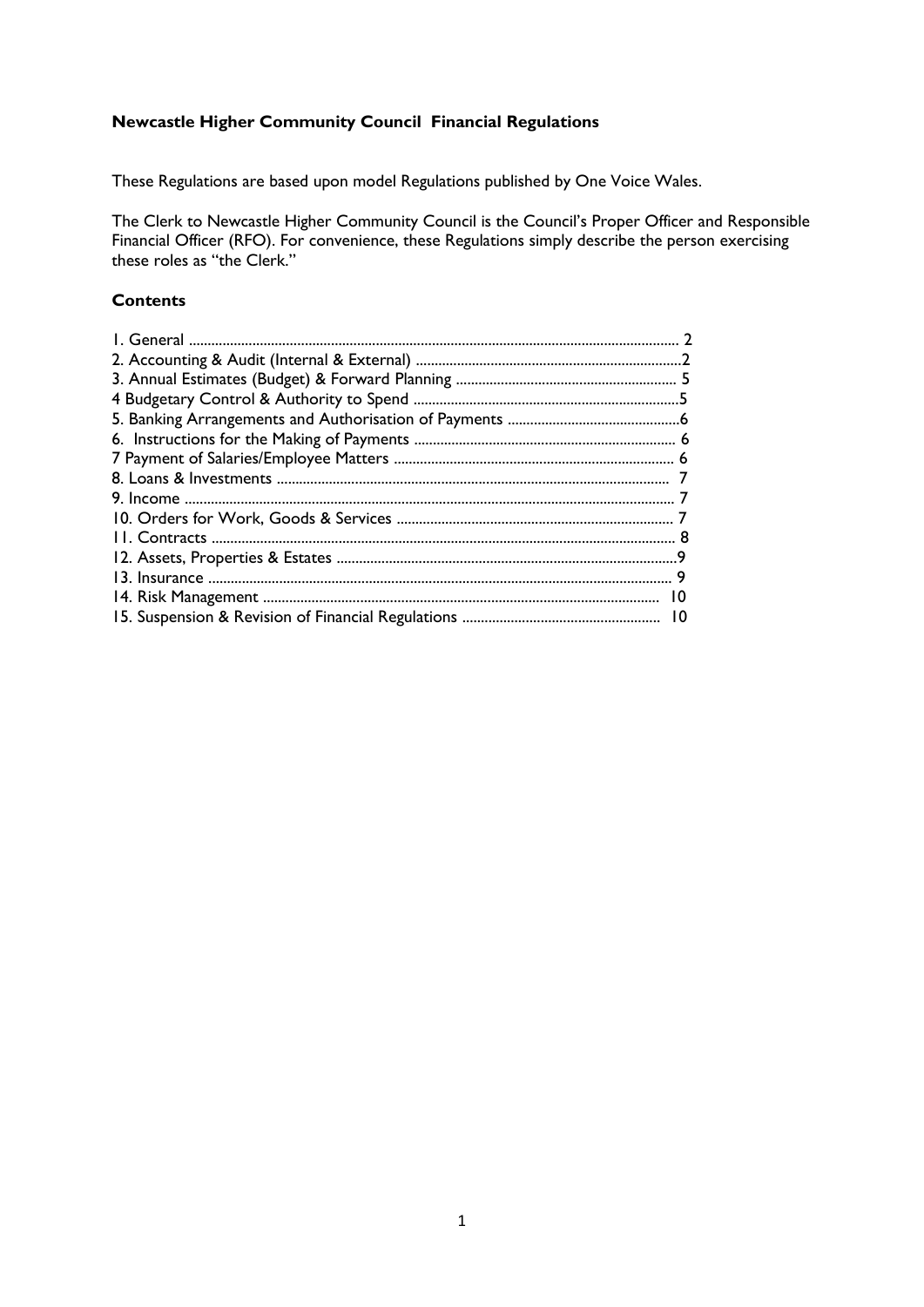# **1. General**

- 1.1. These Regulations govern the conduct of financial management by Newcastle Higher Community Council ("the Council") and may only be amended or varied by resolution of the Council. Financial Regulations are one of the Council's governing policy documents providing procedural guidance for members and officers. They must be observed in conjunction with the Council's standing orders and any individual financial Regulations relating to contracts.
- 1.2. The Council is responsible in law for ensuring that its financial management is adequate and effective and that the Council has a sound system of internal control which facilitates the effective exercise of the Council's functions, including arrangements for the management of risk.
- 1.2. The Council's accounting control systems must include measures:
	- for the timely production of accounts;
	- that provide for the safe and efficient safeguarding of public money;
	- to prevent and detect inaccuracy and fraud; and
	- identifying the duties of officers.
- 1.4. These financial Regulations demonstrate how the Council meets these responsibilities and requirements.
- 1.5. At least once a year, prior to approving the Annual Governance Statement, the Council must review the effectiveness of its system of internal control which shall be in accordance with proper practices.
- 1.6. Any wilful breach of these Regulations by an employee will be considered to be an act of gross misconduct.
- 1.7. Members of the Council are expected to follow the instructions within these Regulations and not to entice employees to breach them. Failure to follow instructions within these Regulations may bring the office of Councillor into disrepute and may constitute a breach of the Code of Conduct.
- 1.8. The Clerk is the Council's Responsible Financial Officer, who holds a statutory office is appointed by the Council. The Clerk has been appointed as Responsible Financial Officer for this Council and these Regulations will apply accordingly.
- 1.9. The Clerk;
	- acts under the policy direction of the Council;
	- administers the Council's financial affairs in accordance with all Acts, Regulations and proper practices;
	- determines on behalf of the Council its accounting records and accounting control systems;
	- ensures the accounting control systems are observed;
	- maintains the accounting records of the Council up to date in accordance with proper practices;
	- assists the Council to secure economy, efficiency and effectiveness in the use of its resources; and
	- produces financial management information as required by the Council.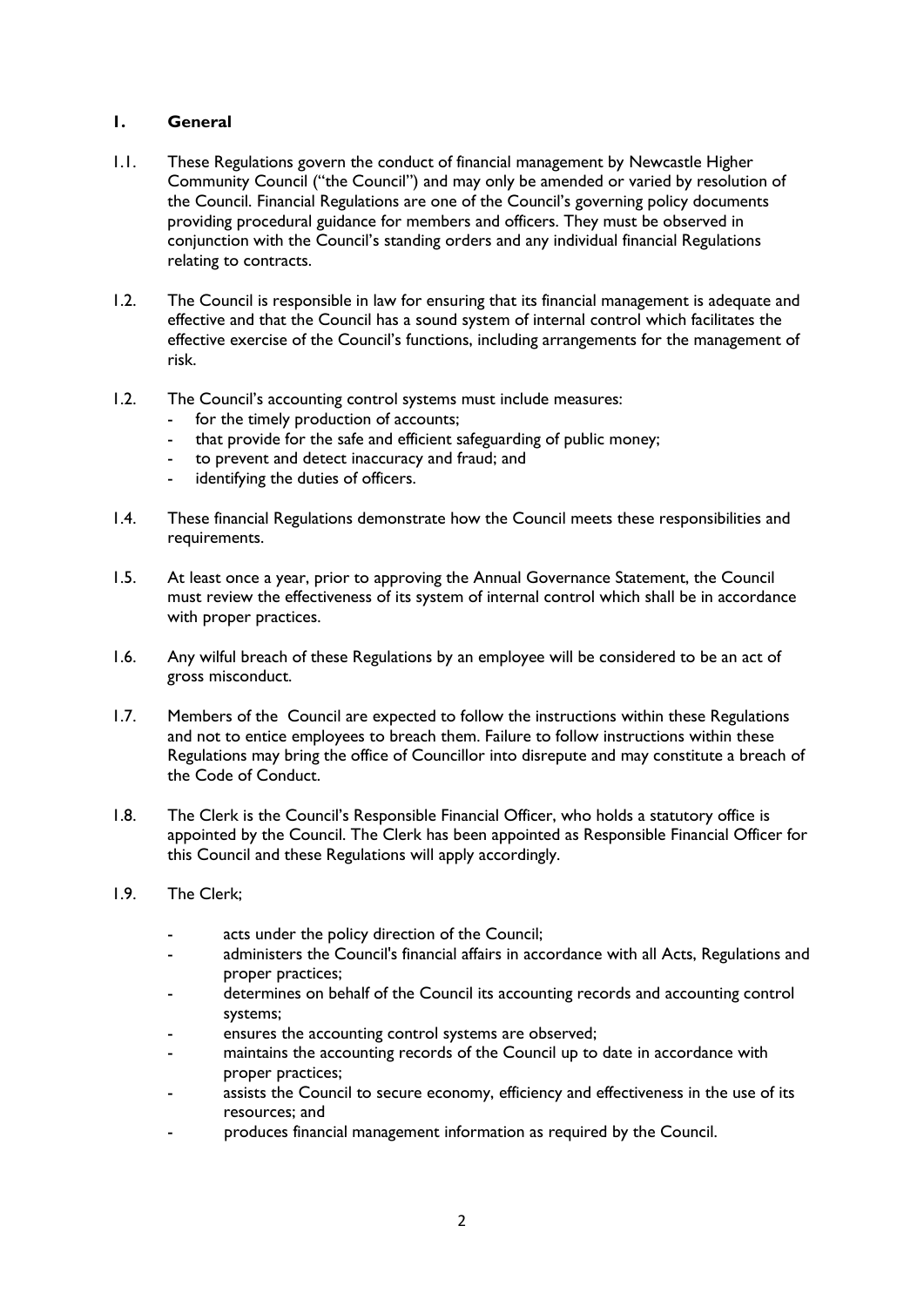- 1.10. The accounting records determined by the RFO shall be sufficient to show and explain the council's transactions and to enable the RFO to ensure that any income and expenditure account and statement of balances, or record of receipts and payments comply with the Accounts and Audit (Wales) Regulations and to prepare additional or management information, as the case may be, to be prepared for the council from time to time.
- 1.11. The accounting records determined by the Clerk shall in particular contain:
	- entries from day to day of all sums of money received and expended by the Council and the matters to which the income and expenditure or receipts and payments account relate;
	- a record of the assets and liabilities of the Council; and  $\Box$  wherever relevant, a record of the Council's income and expenditure in relation to claims made, or to be made, for any contribution, grant or subsidy.
- 1.12. The accounting control systems determined by the Clerk shall include:
	- procedures to ensure that the financial transactions of the Council are recorded as soon as reasonably practicable and as accurately and reasonably as possible;
	- procedures to enable the prevention and detection of inaccuracies and fraud and the ability to reconstruct any lost records;
	- identification of the duties of officers dealing with financial transactions and division of responsibilities of those officers in relation to significant transactions;
	- procedures to ensure that uncollectable amounts, including any bad debts are not submitted to the Council for approval to be written off except with the approval of the Clerk and that the approvals are shown in the accounting records; and
	- measures to ensure that risk is properly managed.
- 1.13. The Council is not empowered by these Regulations or otherwise to delegate certain specified decisions. In particular any decision regarding:
	- setting the final budget or the precept (Council Tax Requirement);
	- approving accounting statements;
	- approving an annual governance statement;
	- borrowing;
	- writing off bad debts:
	- addressing recommendations in any report from the internal or external auditors, shall be a matter for the full Council only.
- 1.14. In addition the Council must:
	- determine and keep under regular review the bank mandate for all Council bank accounts;
	- approve any grant or a single commitment in excess of  $£5,000$ ; and
	- in respect of the annual salary for any employee have regard to recommendations about annual salaries of employees made by the relevant Committee in accordance with its terms of reference.
- 1.15. In these financial Regulations, references to the Accounts and Audit Regulations or 'the Regulations' shall mean the Regulations issued under the provisions of the Public Audit (Wales) Act 2004, or any superseding legislation, and then in force unless otherwise specified. In these financial Regulations the term 'proper practice' or 'proper practices' shall refer to guidance issued in Governance and Accountability for Local Councils in Wales - A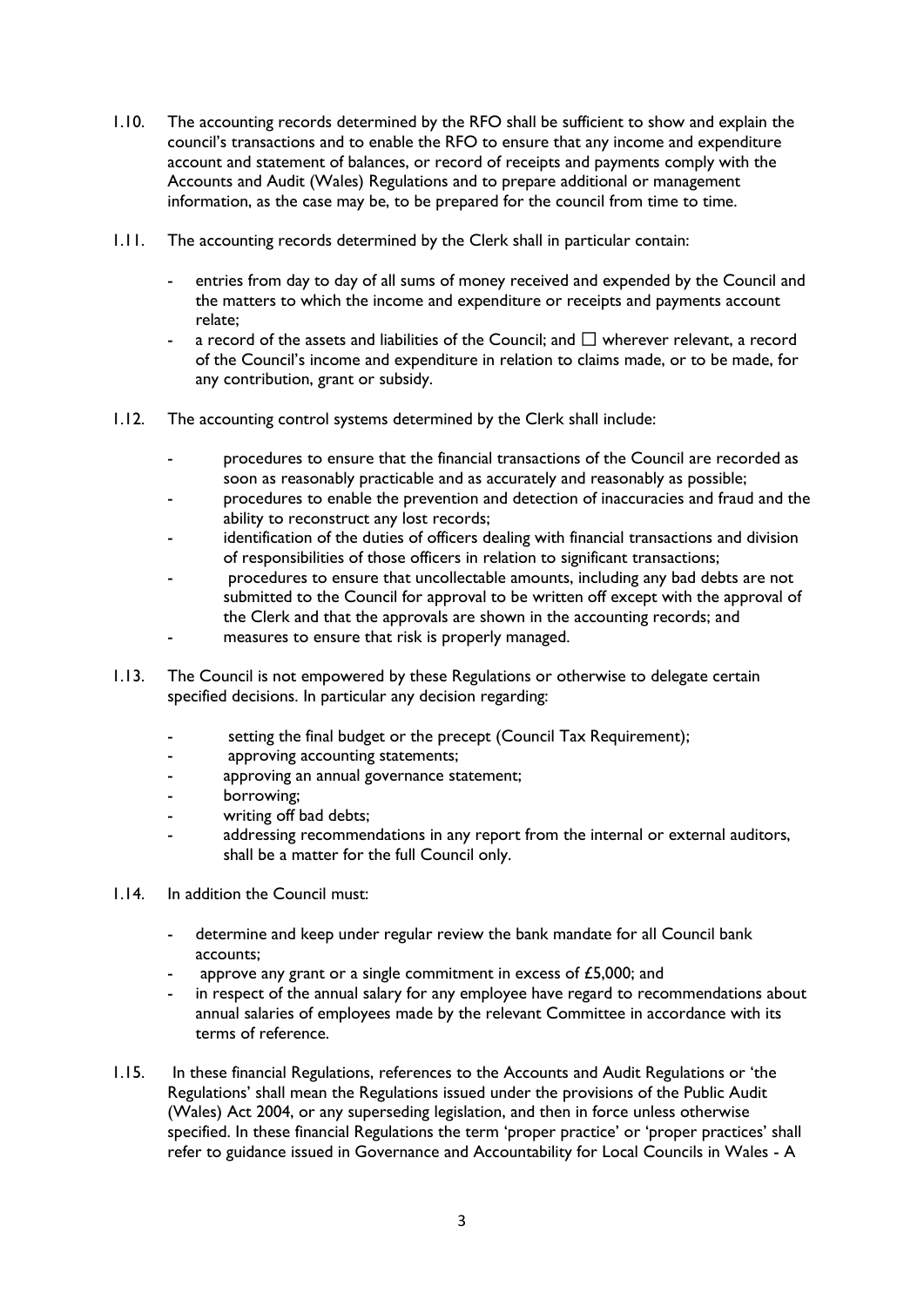Practitioners' Guide, available from the websites of One Voice Wales (OVW) and SLCC as appropriate.

# **2. Accounting & Audit (Internal & External)**

- 2.1. All accounting procedures and financial records of the Council shall be determined by the Clerk in accordance with the Accounts and Audit Regulations, appropriate Guidance and proper practices.
- 2.2. On a regular basis, at least once in each quarter, and at each financial year end, a member shall be appointed to verify bank reconciliations (for all accounts) produced by the Clerk.
- 2.3. The Clerk shall complete the annual statement of accounts, annual report, and any related documents of the Council contained in the Annual Return (as specified in proper practices) as soon as practicable after the end of the financial year and having certified the accounts shall submit them and report thereon to the Council within the timescales set by the Accounts and Audit Regulations.
- 2.4. The Council shall ensure that there is an adequate and effective system of internal audit of its accounting records, and of its system of internal control in accordance with proper practices. Any officer or member of the Council shall make available such documents and records as appear to the Council to be necessary for the purpose of the audit and shall, as directed by the Council, supply the Clerk, internal auditor, or external auditor with such information and explanation as the Council considers necessary for that purpose.
- 2.5. The internal auditor shall be appointed by and shall carry out the work in relation to internal controls required by the Council in accordance with proper practices.
- 2.6. The internal auditor shall:
	- be competent and independent of the financial operations of the Council;
	- report to Council in writing, on a regular basis with one annual written report during each financial year;
	- to demonstrate competence, objectivity and independence, be free from any actual or perceived conflicts of interest, including those arising from family relationships; and  $\Box$
	- have no involvement in the financial decision making, management or control of the Council.
- 2.7. Internal or external auditors may not under any circumstances:
	- perform any operational duties for the Council:
	- initiate or approve accounting transactions; or
	- direct the activities of any Council employee, except to the extent that such employees have been appropriately assigned to assist the internal auditor.
- 2.8. For the avoidance of doubt, in relation to internal audit the terms 'independent' and 'independence' shall have the same meaning as is described in proper practices.
- 2.9. The Clerk shall make arrangements for the exercise of electors' rights in relation to the accounts including the opportunity to inspect the accounts, books, and vouchers and display or publish any notices and statements of account required by the Public Audit (Wales) Act 2004.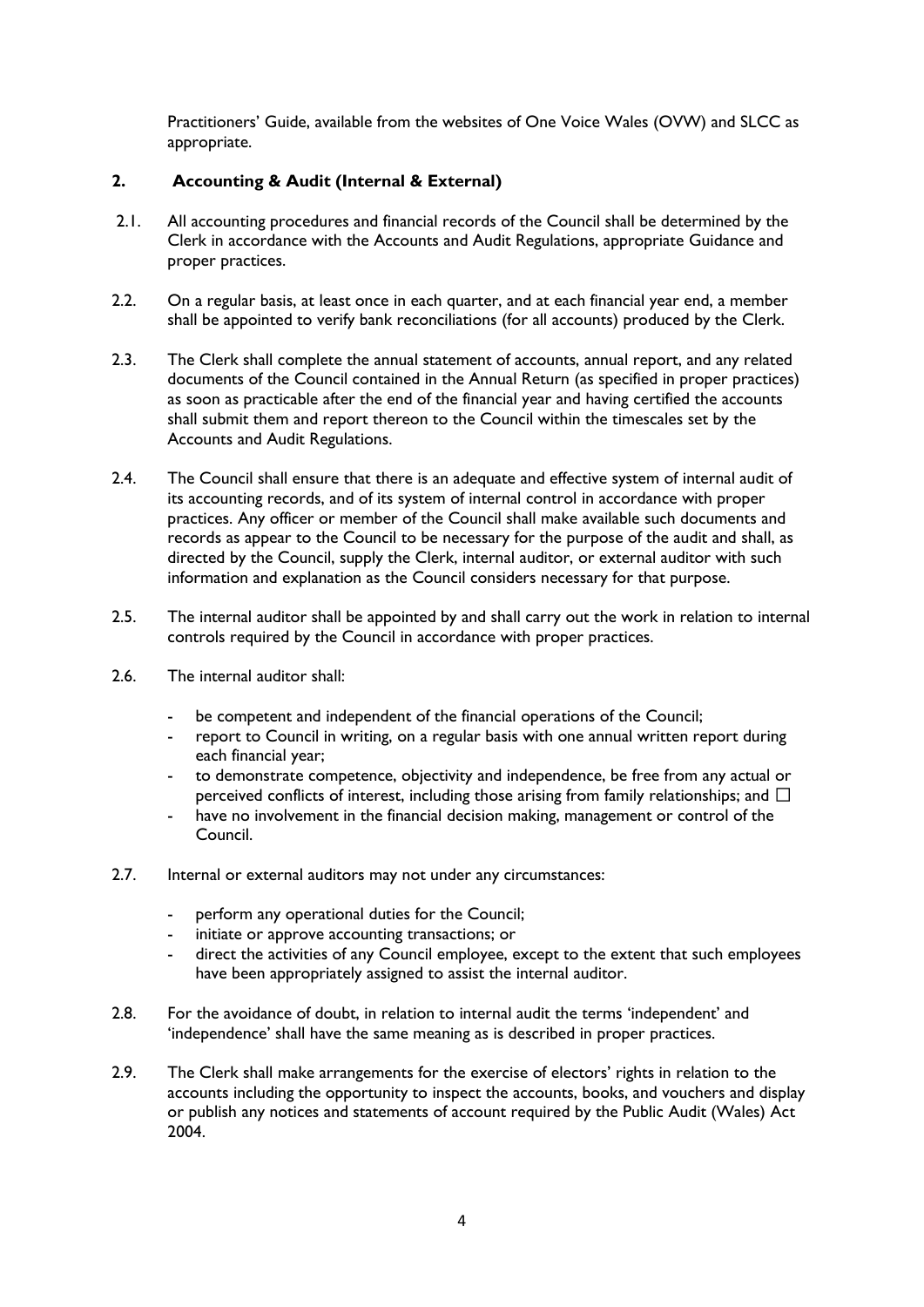2.10. The Clerk shall, without undue delay, bring to the attention of all Councillors any correspondence or report from internal or external auditors.

# **3. Annual Estimates (Budget) & Forward Planning**

- 3.1. Each year, the Clerk must, by no later than December prepare detailed estimates of all receipts and payments including the use of reserves and all sources of funding for the following financial year in the form of a budget to be considered by the relevant committees and the Council.
- 3.2. The Council shall consider annual budget proposals in relation to revenue and capital receipts and payments including recommendations for the use of reserves and sources of funding and update the forecast accordingly.
- 3.3. The Council shall fix the precept for the ensuing financial year not later than by the end of January each year. The Clerk shall issue the precept to the billing authority and shall supply each member with a copy of the approved annual budget.
- 3.4. The approved annual budget shall form the basis of financial control for the ensuing year.

# **4 Budgetary Control & Authority to Spend**

- 4.1 Expenditure on revenue items may be authorised up to the amounts included for that class of expenditure in the approved budget. Any variance is to be determined by the Council.
- 4.2 Contracts may not be disaggregated to avoid controls imposed by these Regulations.
- 4.3 No expenditure may be authorised that will exceed the amount provided in the revenue budget for that class of expenditure other than by resolution of the Council. During the budget year and with the approval of Council having considered fully the implications for public services, unspent and available amounts may be moved to other budget headings or to an earmarked reserve as appropriate ('virement').
- 4.4 Unspent provisions in the revenue or capital budgets for completed projects shall not be carried forward to a subsequent year.
- 4.5 All budgets are to be reviewed annually for the following financial year and shall be reported to the Council as part of the preparation of the Council's Revenue Estimates.
- 4.6 No expenditure shall be authorised in relation to any capital project and no contract entered into or tender accepted involving capital expenditure unless the Council is satisfied that the necessary funds are available.
- 4.7 All capital works shall be administered in accordance with the Council's Standing Orders and Financial Regulations relating to contracts.
- 4.8 At each meeting of the Council, the Clerk shall minute a statement of recently made receipts and payments to include: (I) the amount of each receipt or payment (II) a reference number for each receipt or payment (III) details of the payee or payer as appropriate and a short description of each transaction.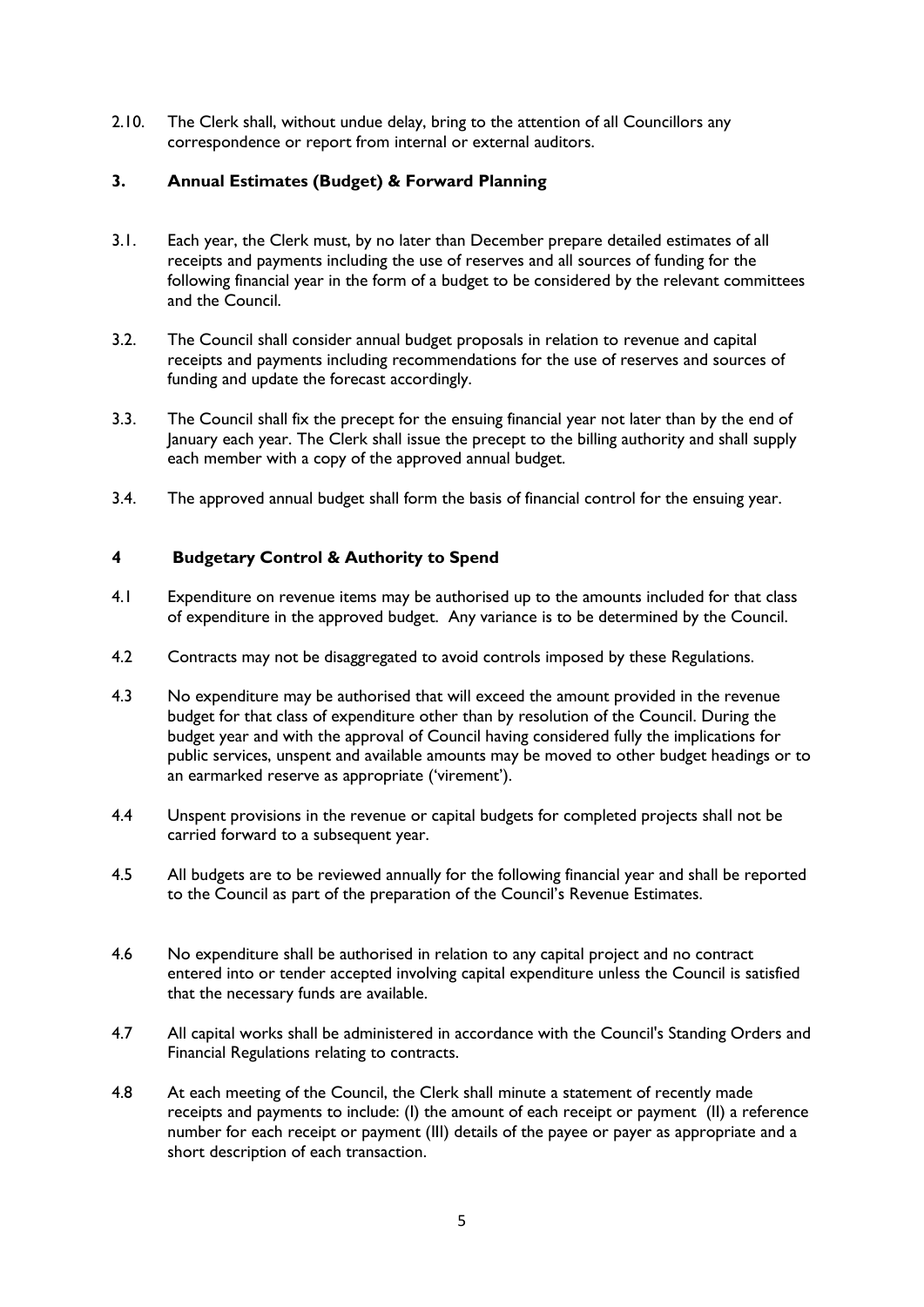# **5. Banking Arrangements and Authorisation of Payments**

- 5.1 The Council's banking arrangements, including the bank mandate, shall be made by the Clerk and approved by the Council. Banking arrangements may not be delegated to a committee. They shall be regularly reviewed for safety and efficiency.
- 5.2 Budgetary Control and Authority to Spend shall be in accordance with Regulation 4 above.
- 5.3 Prior to payment, all invoices for payment shall be examined, verified and certified by the Clerk to confirm that the work, goods or services to which each invoice relates has been received, carried out, examined and represents approved expenditure.
- 5.4 The Clerk shall examine invoices for arithmetical accuracy and analyse them to the appropriate expenditure heading.
- 5.5 Members are subject to the Code of Conduct that has been adopted by the Council and shall comply with the Code and Standing Orders when a decision to authorise or instruct payment is made in respect of a matter in which they have a disclosable pecuniary or other interest, unless a dispensation has been granted.

### **6. Instructions for the Making of Payments**

- 6.1 The Council will make safe and efficient arrangements for the making of its payments.
- 6.2 Following authorisation under Financial Regulation 4 above, the Clerk shall arrange payment by Cheque
	- (i) Cheques shall be signed by two of the members appointed as signatories by the Council.

(ii) To indicate agreement of the details shown on the cheque or order for payment with the counterfoil and the invoice or similar documentation, the signatories shall each also initial the cheque counterfoil.

(iii) If a member who is also a bank signatory has declared a disclosable pecuniary interest, or has any other interest, in the matter in respect of which the payment is being made, that member shall be required to consider Standing Orders, and thereby determine whether it is appropriate and / or permissible to be a signatory to the transaction in question. In most cases, the Councillor should not act as a signatory to such transactions.

(iv) To ensure prompt payment and accurate monitoring of the Council's finances, cheques will be presented for authorisation and signature at the next meeting.

# **7 Payment of Salaries/Employee Matters**

7.1 As an employer, the Council shall make arrangements to meet fully the statutory requirements placed on all employers by PAYE and National Insurance legislation. The payment of all salaries shall be made in accordance with payroll records and the rules of PAYE and National Insurance currently operating, and salary rates shall be as agreed by Council.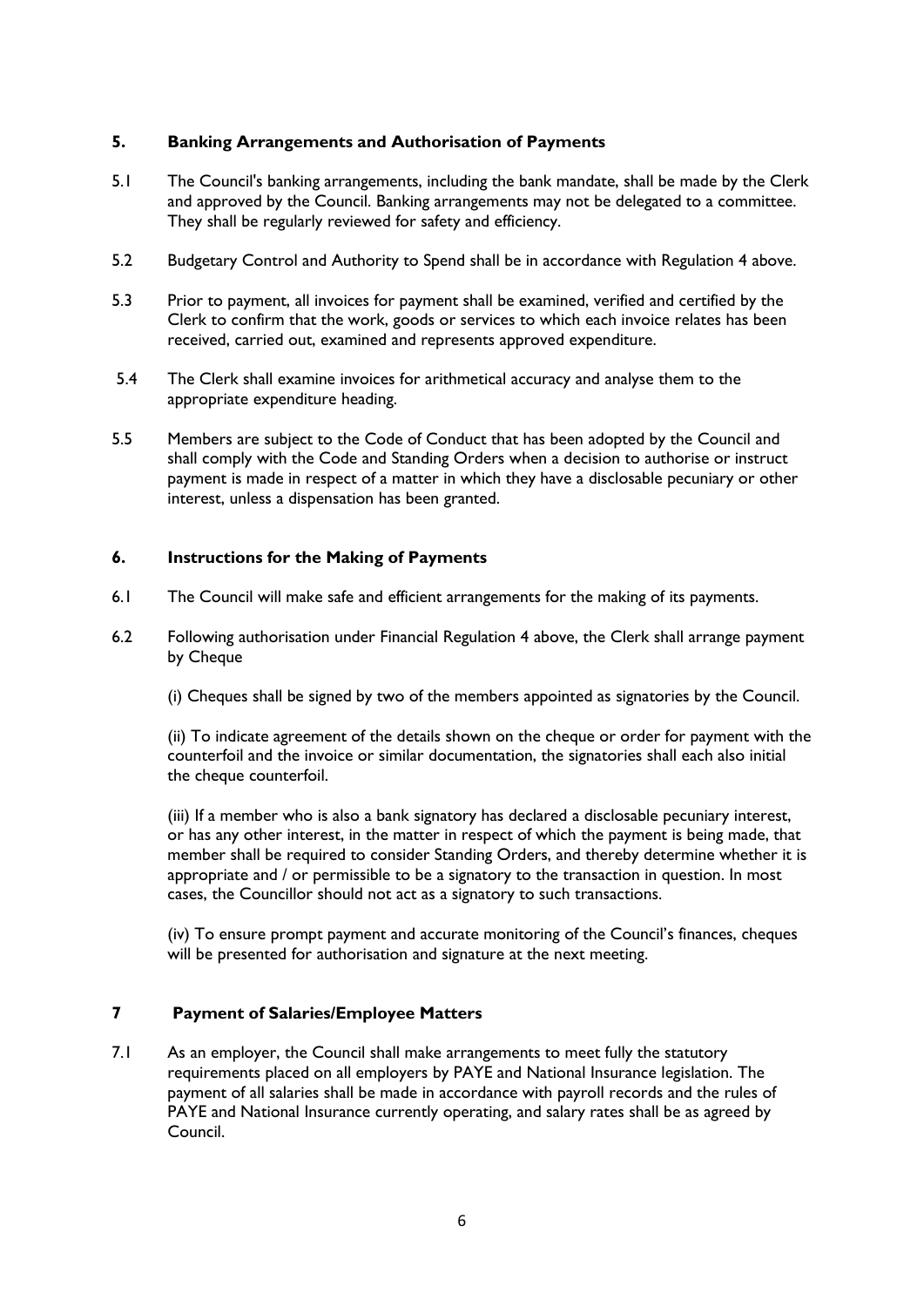- 7.2 Payment of salaries and payment of deductions from salary such as may be required to be made for tax, national insurance and pension contributions (if required), or similar statutory or discretionary deductions must be made in accordance with payroll records and authorised at quarterly intervals in a Council meeting.
- 7.3 No changes shall be made to any employee's pay, emoluments, or terms and conditions of employment without the prior consent of the Council.
- 7.4 Any termination payments shall be supported by a clear business case and authorised by the Council.

# **8. Loans & Investments**

8.1 Where applicable, all borrowings shall be effected in the name of the Council, after obtaining any necessary borrowing approval. It is noted that current Council policy is not to borrow money, no work will be done without the necessary funds in place.

#### **9. Income**

- 9.1 The collection of all sums due to the Council shall be the responsibility of and under the supervision of the Clerk.
- 9.2 Particulars of all charges to be made for work done, services rendered or goods supplied shall be agreed annually by the Council, notified to the Clerk and the Clerk shall be responsible for the collection of all accounts due to the Council.
- 9.3 The Council will review all fees and charges at least annually, following a report of the Clerk.
- 9.4 Any sums found to be irrecoverable and any bad debts shall be reported to the Council and shall be written off in the year.
- 9.5 All sums received on behalf of the Council shall be banked intact as directed by the Clerk. In all cases, all receipts shall be deposited with the Council's bankers with the minimum of delay.
- 9.6 The origin of each receipt shall be entered on the paying-in slip.
- 9.7 Personal cheques shall not be cashed out of money held on behalf of the Council.
- 9.8 The Clerk shall promptly complete any VAT Return that is required. Any repayment claim due in accordance with VAT Act 1994 section 33 shall be made at least annually after the financial year end.
- 9.9 Where any significant sums of cash are regularly received by the Council, the Clerk shall take such steps as are agreed by the Council to ensure that, as far as is reasonably practical, more than one person is present when the cash is counted in the first instance, that there is a reconciliation to some form of control, and that appropriate care is taken in the security and safety of individuals banking such cash, for example collecting allotment rents.

# **10. Orders for Work, Goods & Services**

10.1 An official order, letter or e-mail shall usually be issued for all work, goods and services unless a formal contract is to be prepared. Copies shall be retained.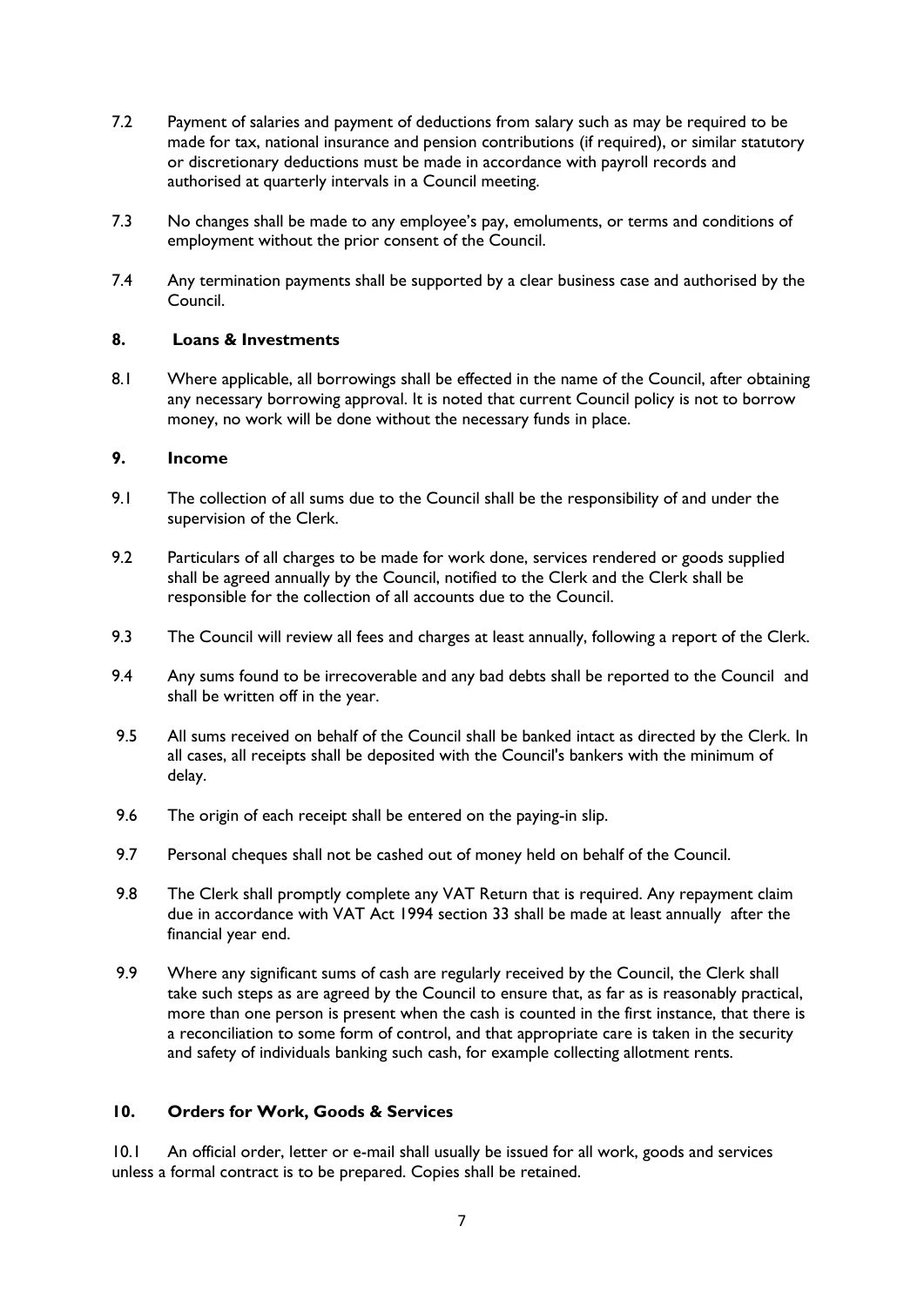- 10.2 Where utilised, order books shall be controlled by the Clerk.
- 10.3 All members and Officers are responsible for obtaining value for money at all times. An officer issuing an official order shall ensure as far as reasonable and practicable that the best available terms are obtained in respect of each transaction, if necessary by obtaining two or more quotations or estimates from appropriate suppliers, subject to any de minimis provisions below.
- 10.4 A member may not issue an official order or make any contract on behalf of the Council.
- 10.5 The Clerk shall verify the lawful nature of any proposed purchase before the issue of any order, and in the case of new or infrequent purchases or payments, the Clerk shall ensure that the statutory authority shall be reported to the meeting at which the order is approved so that the Minutes can record the power being used.

### **11. Contracts**

- 11.1 Procedures as to contracts are laid down as follows:
	- a. Every contract shall comply with these financial Regulations, and no exceptions shall be made other than permitted in items (i) to (vi) below:
	- i. for the supply of gas, electricity, water, sewerage and telephone services;
	- ii. for specialist services such as are provided by solicitors, accountants, surveyors and planning consultants;

iii. for work to be executed or goods or materials to be supplied which consist of repairs to or parts for existing machinery or equipment or plant;

iv. for work to be executed or goods or materials to be supplied which constitute an extension of an existing contract by the Council;

v. for additional audit work requested of the external Auditor up to an estimated value of £500 (in excess of this sum the Clerk shall act after consultation with the Chairman of Council); and

vi. for goods or materials proposed to be purchased which are proprietary articles and / or are only sold at a fixed price.

b. The full requirements of The Public Contracts Regulations 2015 ("the Regulations"), as applicable, shall be followed in respect of the tendering and award of a public supply contract, public service contract or public works contract which exceed thresholds in The Regulations set by the Public Contracts Directive 2014/24/EU (which may change from time to time)

c. When applications are made to waive financial Regulations relating to contracts to enable a price to be negotiated without competition the reason shall be embodied in a recommendation to the Council. This regulation should be used only in exceptional circumstances.

d. Such invitation to tender shall state the general nature of the intended contract and the Clerk shall obtain the necessary technical assistance to prepare a specification in appropriate cases. The invitation shall in addition state that tenders must be addressed to the Clerk in the ordinary course of post. Each tendering firm shall be supplied with a specifically marked envelope in which the tender is to be sealed and remain sealed until the prescribed date for opening tenders for that contract.

e. All sealed tenders shall be opened at the same time on the prescribed date by the Clerk in the presence of at least two member of Council who shall be appointed for this role by the Council.

f. Any invitation to tender issued under this regulation shall be subject to the Council's Standing Orders and shall refer to the terms of the Bribery Act 2010.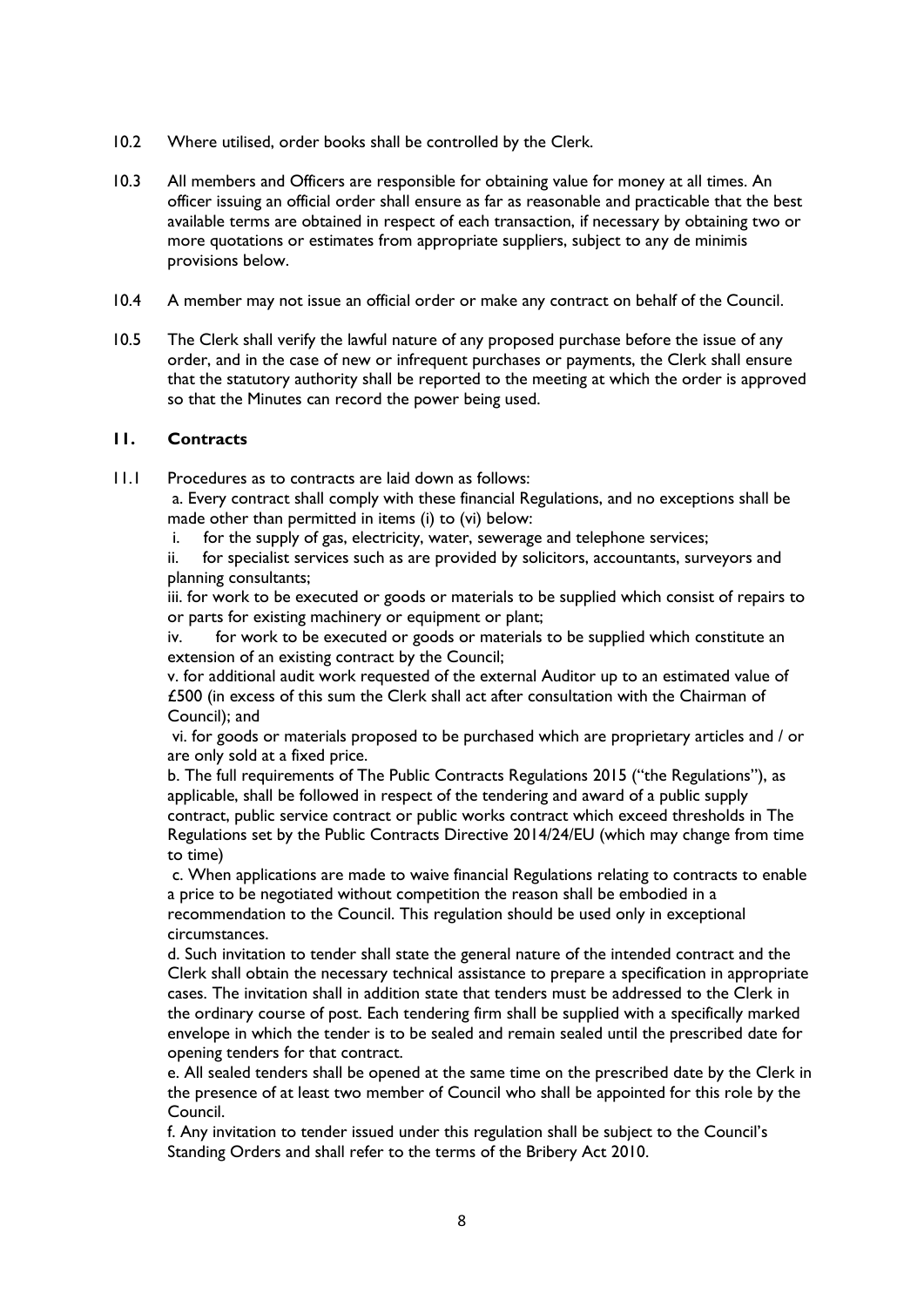g. When it is to enter into a contract of less than £60,000 in value for the supply of goods or materials or for the execution of works or specialist services other than such goods, materials, works or specialist services as are excepted as set out in paragraph (a) the Clerk shall obtain 3 quotations (priced descriptions of the proposed supply); where the value is below £3,000 and the Clerk will strive to obtain value for money at all times. h. The Council shall not be obliged to accept the lowest or any tender, quote or estimate. i. Should it occur that the Council, or duly delegated committee, does not accept any tender, quote or estimate, the work is not allocated and the Council requires further pricing, provided that the specification does not change, no person shall be permitted to submit a later tender, estimate or quote who was present when the original decision making process was being undertaken.

### **12. Assets, Properties & Estates**

- 12.1 The Clerk shall make appropriate arrangements for the custody of all title deeds and Land Registry Certificates of properties held by the Council. The Clerk shall ensure a record is maintained of all properties held by the Council, recording the location, extent, plan, reference, purchase details, nature of the interest, tenancies granted, rents payable and purpose for which they are held in accordance with Accounts and Audit Regulations.
- 12.2 No tangible moveable property shall be purchased or otherwise acquired, sold, leased or otherwise disposed of, without the authority of the Council, together with any other consents required by law, save where the estimated value of any one item of tangible movable property does not exceed £3,000 to be consistent
- 12.3 No real property (interests in land) shall be sold, leased or otherwise disposed of without the authority of the Council, together with any other consents required by law, In each case a Report in writing shall be provided to Council in respect of valuation and surveyed condition of the property (including matters such as planning permissions and covenants) together with a proper business case (including an adequate level of consultation with the electorate).
- 12.4 No real property (interests in land) shall be purchased or acquired without the authority of the full Council. In each case a Report in writing shall be provided to Council in respect of valuation and surveyed condition of the property (including matters such as planning permissions and covenants) together with a proper business case (including an adequate level of consultation with the electorate).
- 142.5 Subject only to the limit set in Reg. 12.2 above, no tangible moveable property shall be purchased or acquired without the authority of the full Council. In each case a Report in writing shall be provided to Council with a full business case.
- 12.6 The Clerk shall ensure that an appropriate and accurate Register of Assets and Investments is kept up to date. The continued existence of tangible assets shown in the Register shall be verified at least annually, possibly in conjunction with a health and safety inspection of assets.

### **13. Insurance**

- 13.1 Following the annual risk assessment the Clerk shall effect all insurances and negotiate all claims on the Council's insurers (unless insurance is already in place)
- 13.2 The Clerk shall keep a record of all insurances effected by the Council and the property and risks covered thereby and annually review it.